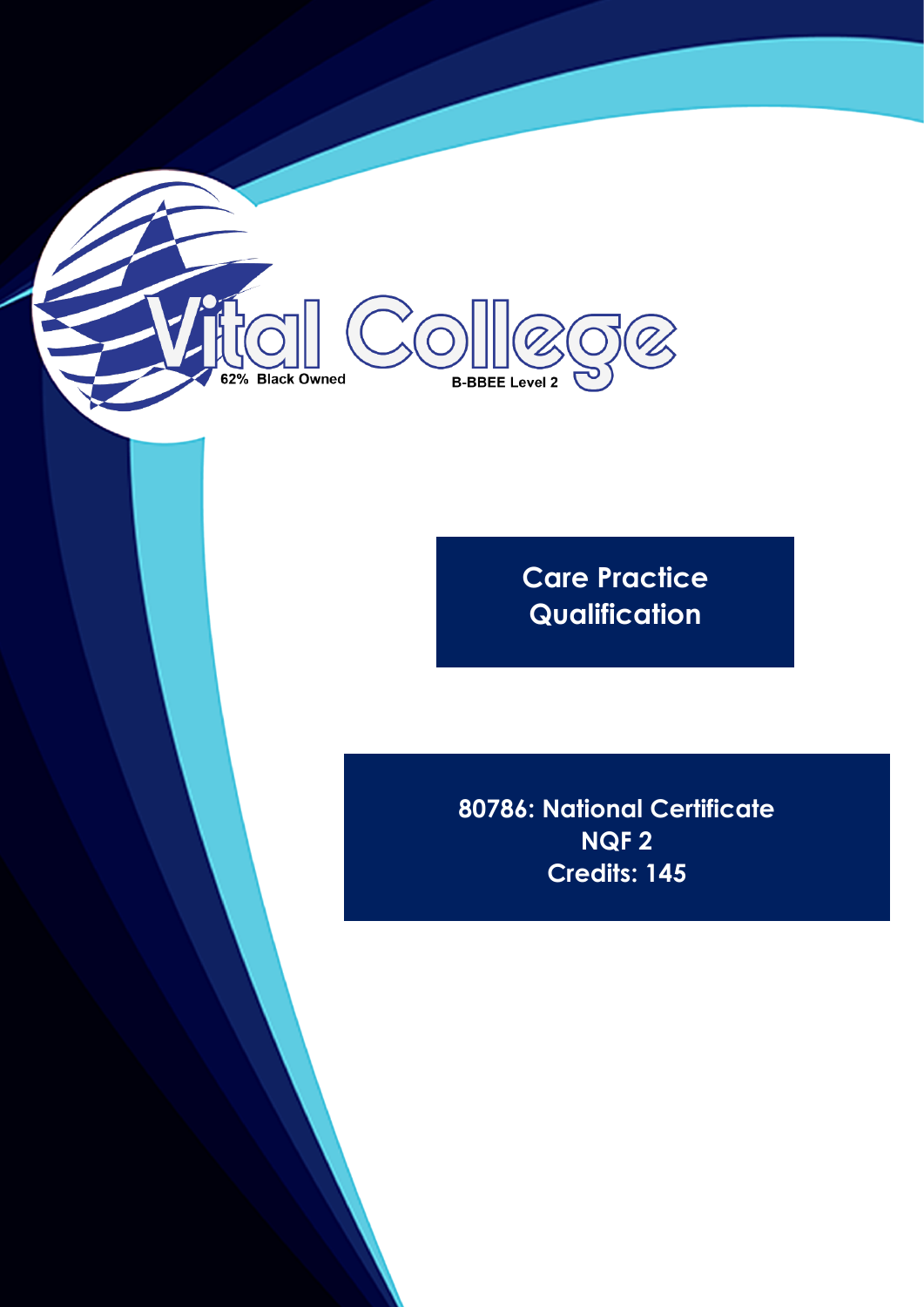# **Table of Contents**

| <b>Our Mission</b>         | Page 2 |
|----------------------------|--------|
| Purpose                    | Page 3 |
| Module breakdown           | Page 5 |
| Module 1                   | Page 6 |
| Module 2                   | Page 6 |
| Module 3                   | Page 6 |
| Module 4                   | Page 7 |
| Module 5                   | Page 7 |
| Module 6                   | Page 7 |
| Module 7 (Specializations) | Page 7 |
| 1. Hygiene and Cleaning    |        |

- 2. Care Practitioner
- 3. Hospitality

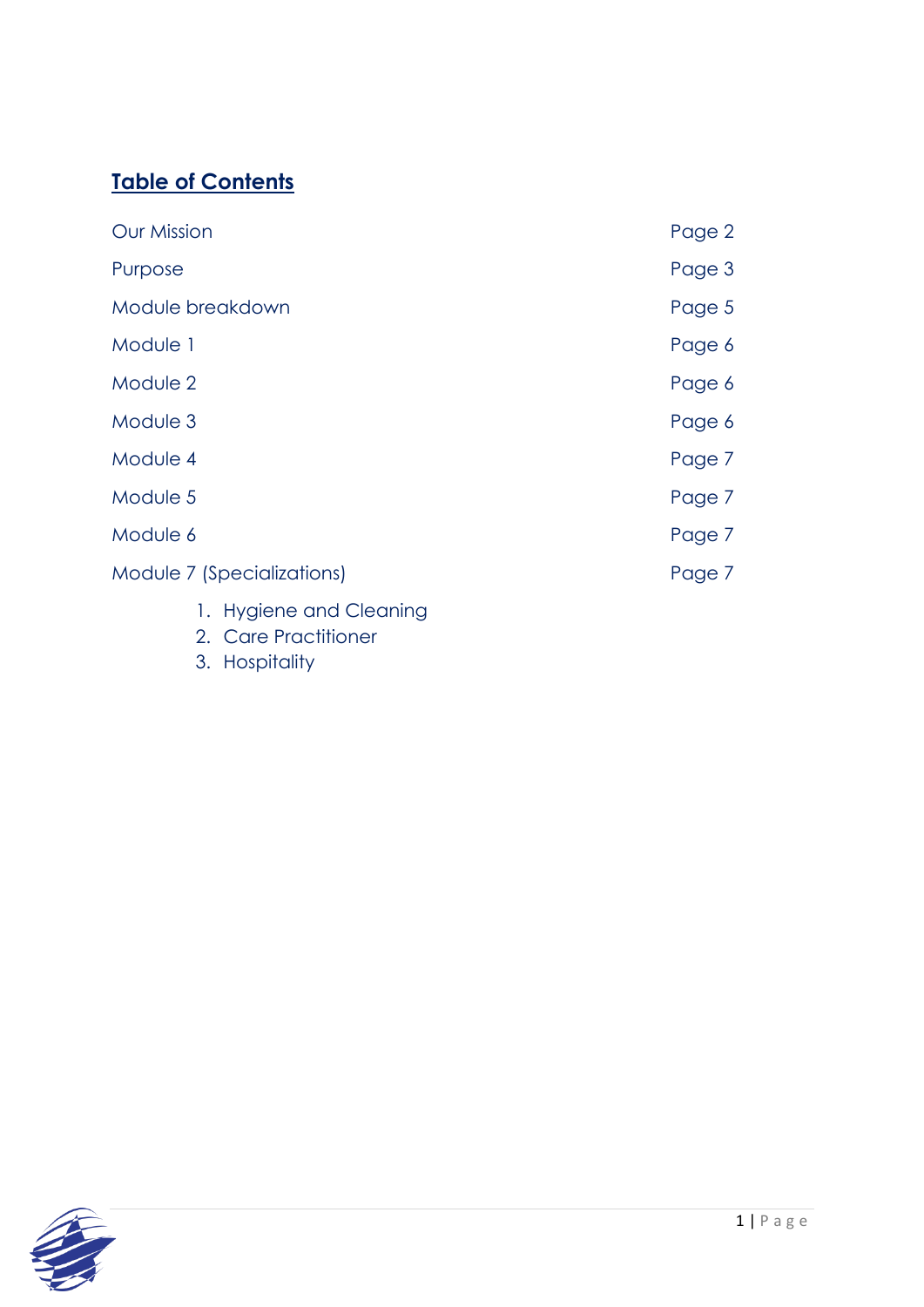### **Our Mission**

- Deliver quality educational programmes and vocational training that promotes lifelong learning and better access to economic activity for our learners.
- Provide goal directed learning suited to the business needs of our corporate and other clients.

Based in Durban (Springfield Park), Johannesburg (Hyde Park) and Cape Town (Belville).

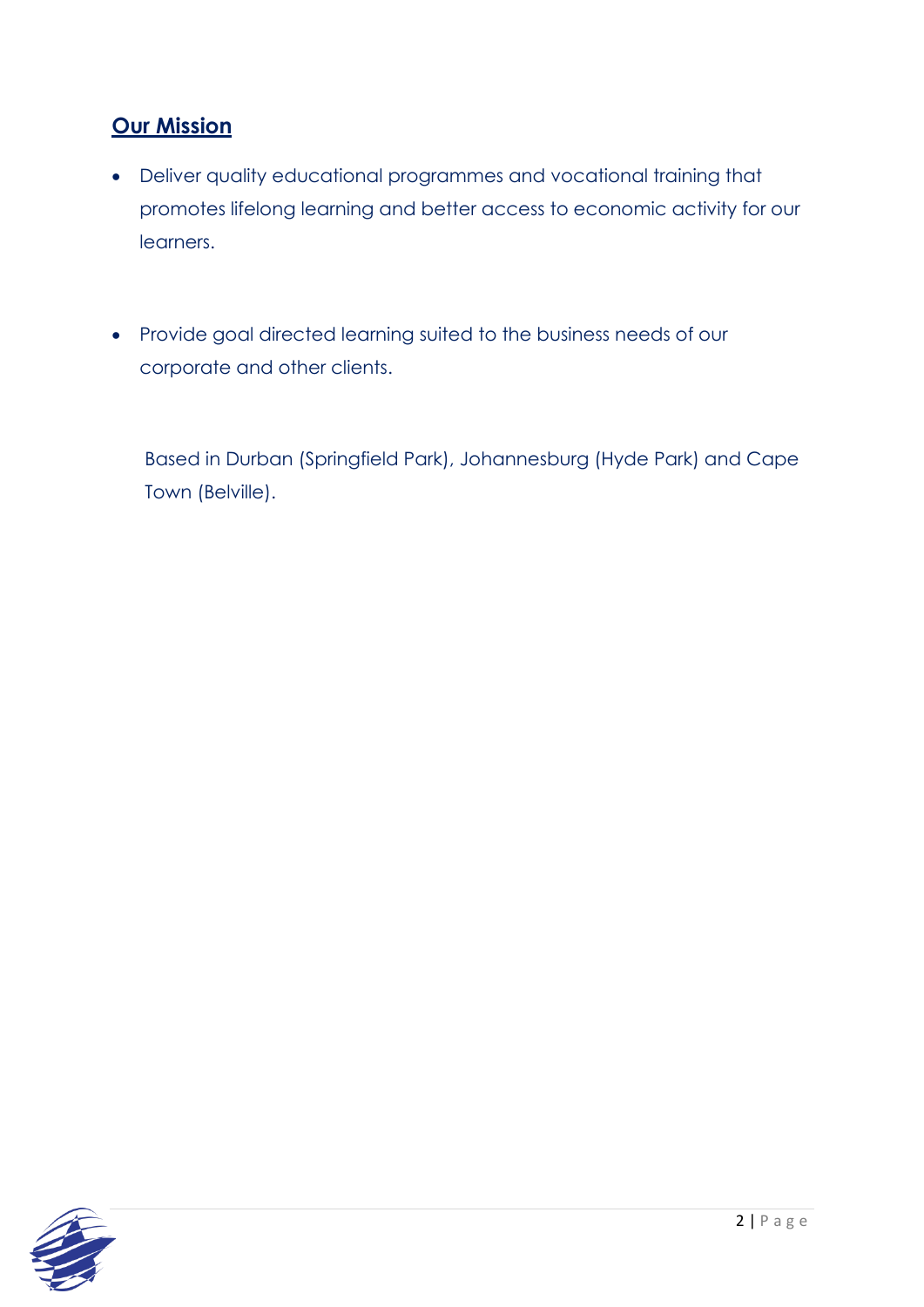### **Purpose:**

The qualification Care Practitioner (SAQA 80786) at NQF level 2 is intended for learners who are interested in providing care services in an institution, company or in an individual's household where specialist care services are required. It develops competencies needed to provide a comprehensive care service in a manner that places a big importance for life and property.

Once the qualification has been completed the qualifying learners will be able to work in one or more of the following care related service settings:

- Cleaning and Hygiene in an industrial, commercial or domestic environment
- Caring for the elderly and frail
- Cleaning and organizing an industrial, commercial or domestic environment
- Providing or working in hospitality services
- Caring for the disabled or chronically ill in the home, care facility or community
- Palliative Care in a home or elsewhere

**Competent learners will be able to:**

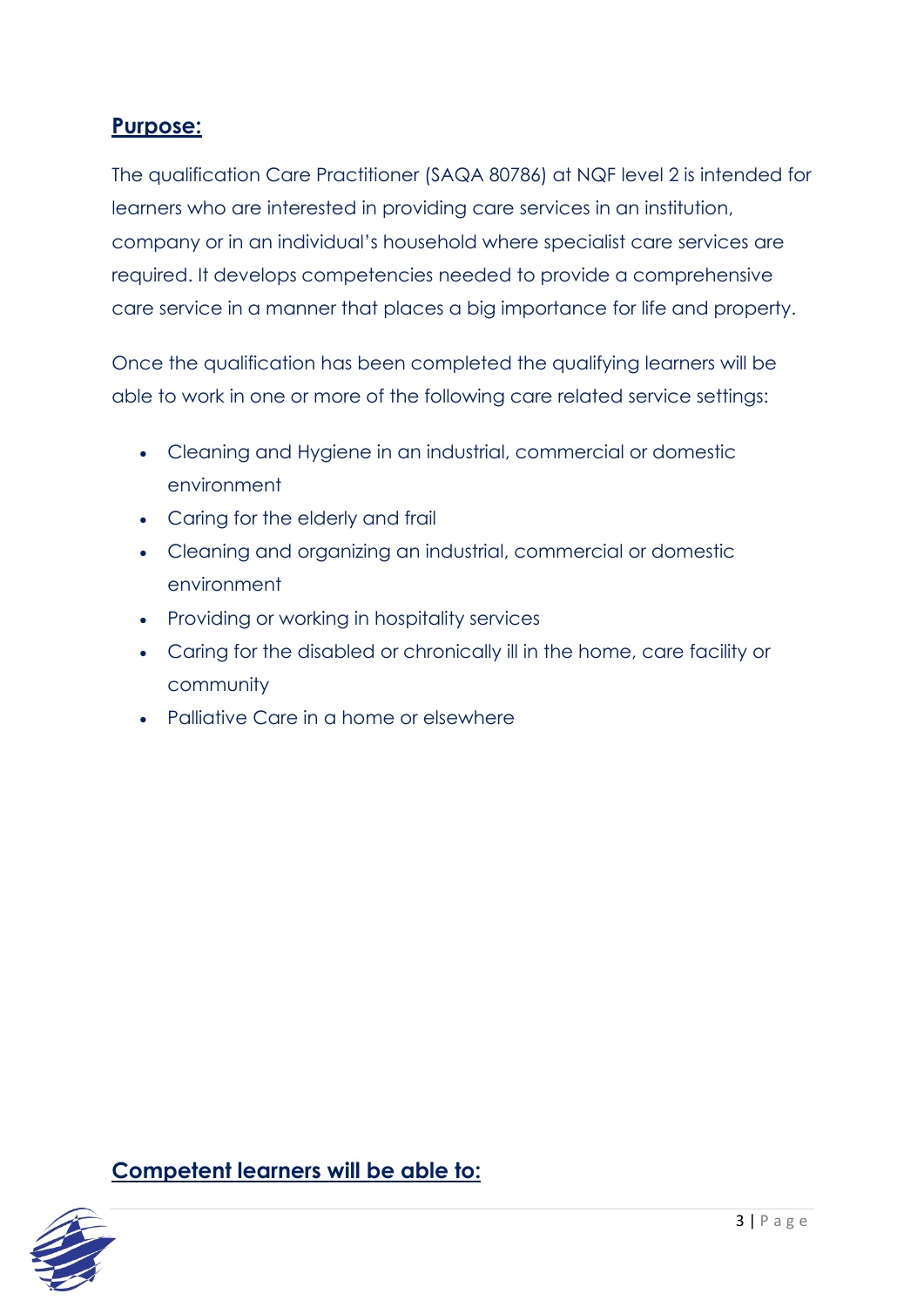- Identify security, safety and environmental risks in the workplace and local environment
- Practice good health and grooming habits
- Demonstrate an understanding of factors that contribute to healthy living
- Apply self-management principles
- Organize themselves and their activities in a caring and cleaning service work environment
- Receive and execute instructions
- Use communication skills to communicate with external and internal clients
- Manage personal finance
- Demonstrate knowledge of ethics and values
- Demonstrate understanding of HIV/AIDS and its impact on the workplace
- Behave in a professional manner in the business environment
- Maintain a domestic housekeeping service
- Apply telephone etiquette and good communication abilities

#### **Entrance Requirement:**

- Grade 9/ Standard 7 in Communications and Numeracy skills.
- Some basic computer skills are required for the online options.

### **This Qualification can lead to entrance to:**

· National Certificate: Care Practice, Level 3.

· National Certificate: Community Health Work, Level 3.

#### **Enrolment**

This course is not offered online. Blended learning or full contact training is the only method of study for this course and this course is only available in Durban. For more information email [training@vitalonline.co.za](about:blank) or contact [031 573 5409.](about:blank)

## **Modules for this course:**

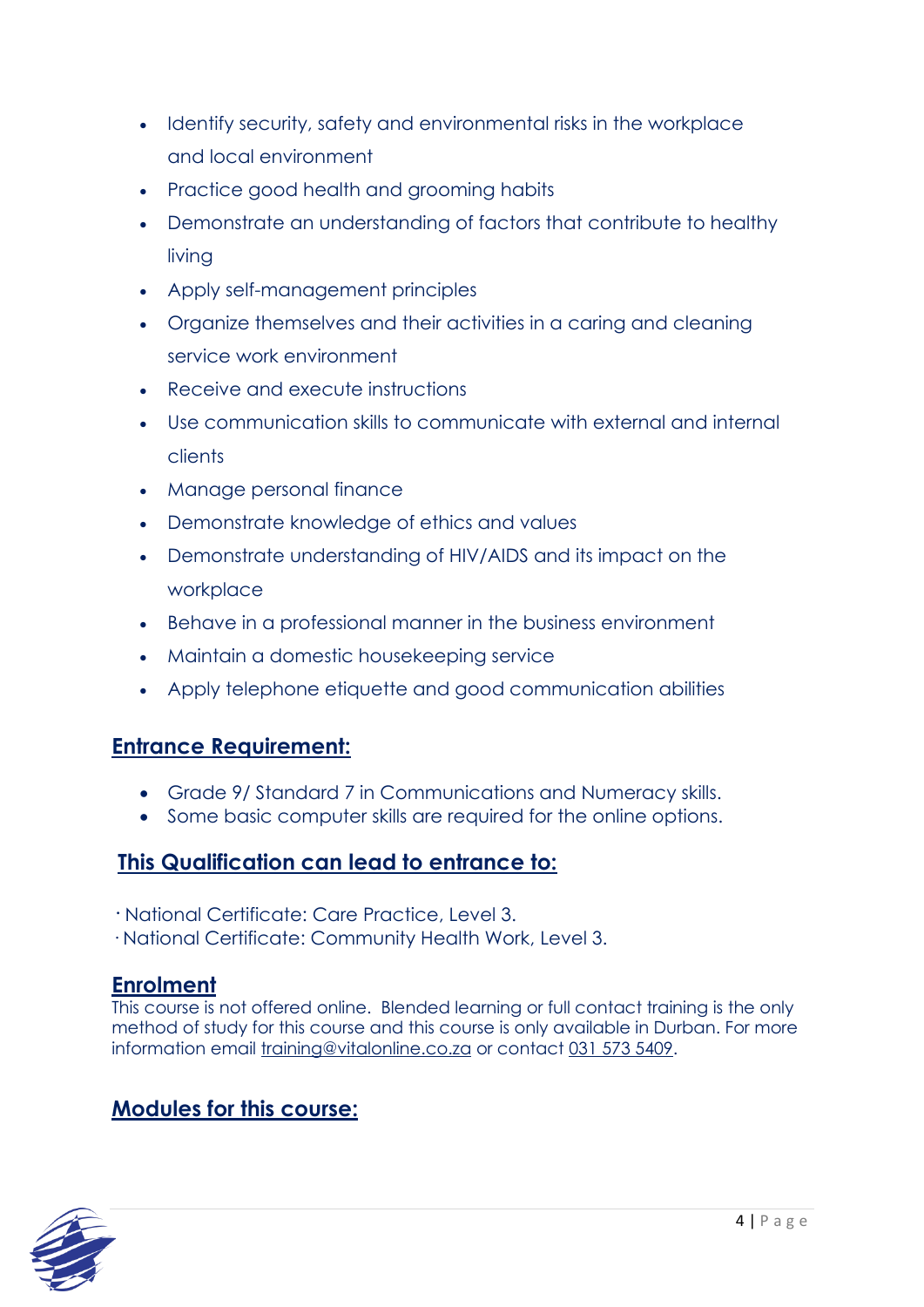- Module 1 Business Communication Skills
- Module 2 Mathematical Skills
- Module 3 Implement Health and Awareness Care Practices
- Module 4 Maintain Care Based Housekeeping
- Module 5 Demonstrate Life Skills Required for Care Based Practices
- Module 6 Perform Hygiene and Cleaning Care Based Activities in Own Area of Work
- Module 7 Specializations

**Modules for this course**

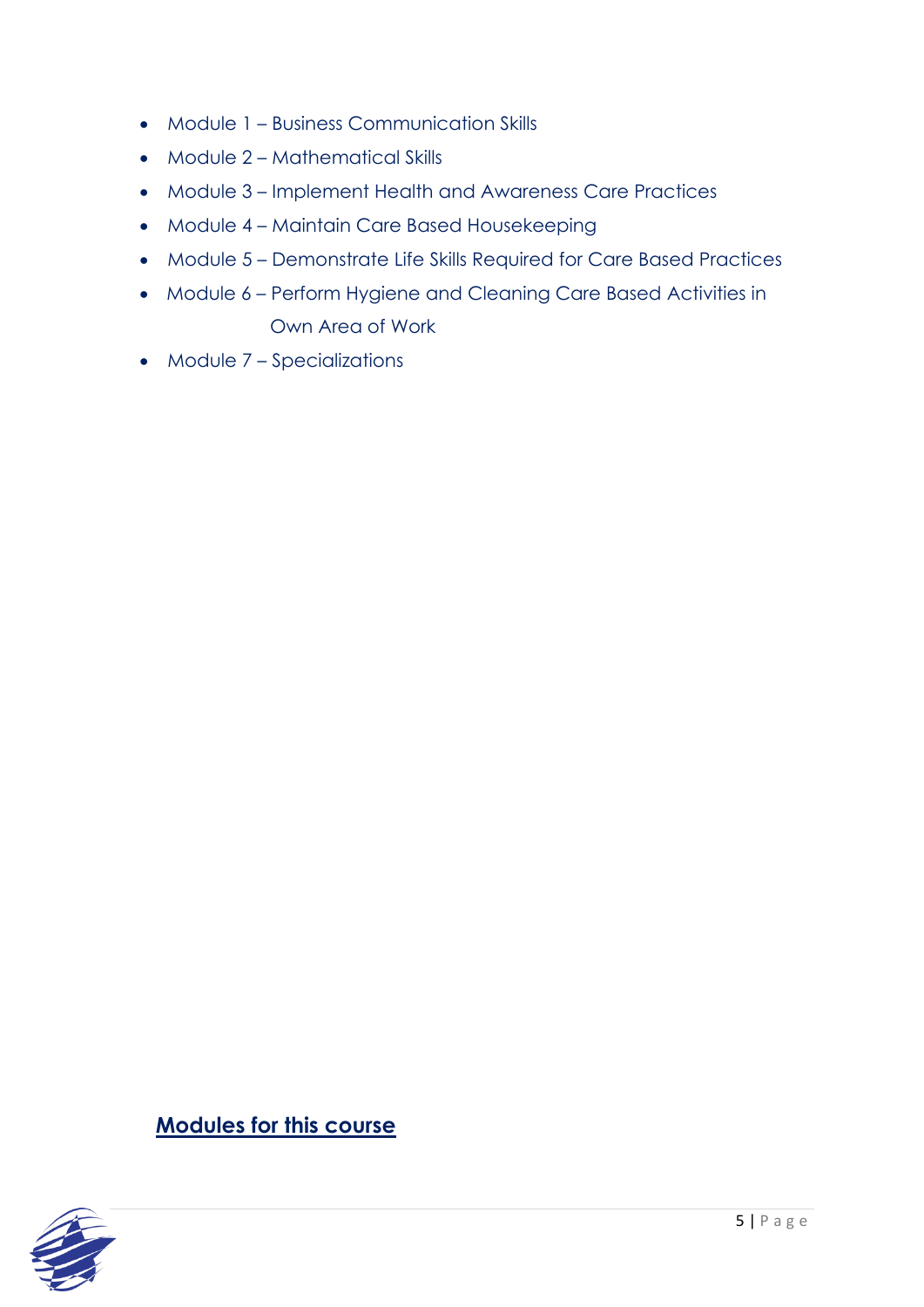| <b>Unit Std ID</b>                                             | <b>Unit Standard Title</b>                                                                                                                                                       |  |
|----------------------------------------------------------------|----------------------------------------------------------------------------------------------------------------------------------------------------------------------------------|--|
|                                                                | <b>Module 1 - Business Communication Skills</b>                                                                                                                                  |  |
| 119463                                                         | Access and use information from texts                                                                                                                                            |  |
| 119454                                                         | Maintain and adapt oral/signed communication                                                                                                                                     |  |
| 119460                                                         | Use language and communication in occupational learning<br>programmes                                                                                                            |  |
| 119456                                                         | Write/present for a defined context                                                                                                                                              |  |
| <b>Module 2 - Mathematical Skills</b>                          |                                                                                                                                                                                  |  |
| 9009                                                           | Apply basic knowledge of statistics and probability to<br>influence the use of data and procedures in order to<br>investigate life related problems                              |  |
| 7480                                                           | Demonstrate an understanding of rational and irrational<br>numbers and number systems                                                                                            |  |
| 12444                                                          | Measure, estimate and calculate physical quantities and<br>explore, describe and represent geometrical relationships in 2-<br>dimensions in different life or workplace contexts |  |
| 7469                                                           | Use mathematics to investigate and monitor the financial<br>aspects of personal and community life                                                                               |  |
| 9007                                                           | Work with a range of patterns and functions and solve<br>problems                                                                                                                |  |
| <b>Module 3 - Implement Health and Wellness Care Practices</b> |                                                                                                                                                                                  |  |
| 14659                                                          | Demonstrate an understanding of factors that contribute<br>towards healthy living                                                                                                |  |
| 243193                                                         | Practice good health and grooming habits                                                                                                                                         |  |
| 259762                                                         | Demonstrate an understanding of HIV/AIDS and its impact on<br>the workplace                                                                                                      |  |
| 377701                                                         | Perform care-based services in a care practice environment                                                                                                                       |  |
| 119559                                                         | Demonstrate knowledge of the provision and implementation<br>of primary health care                                                                                              |  |

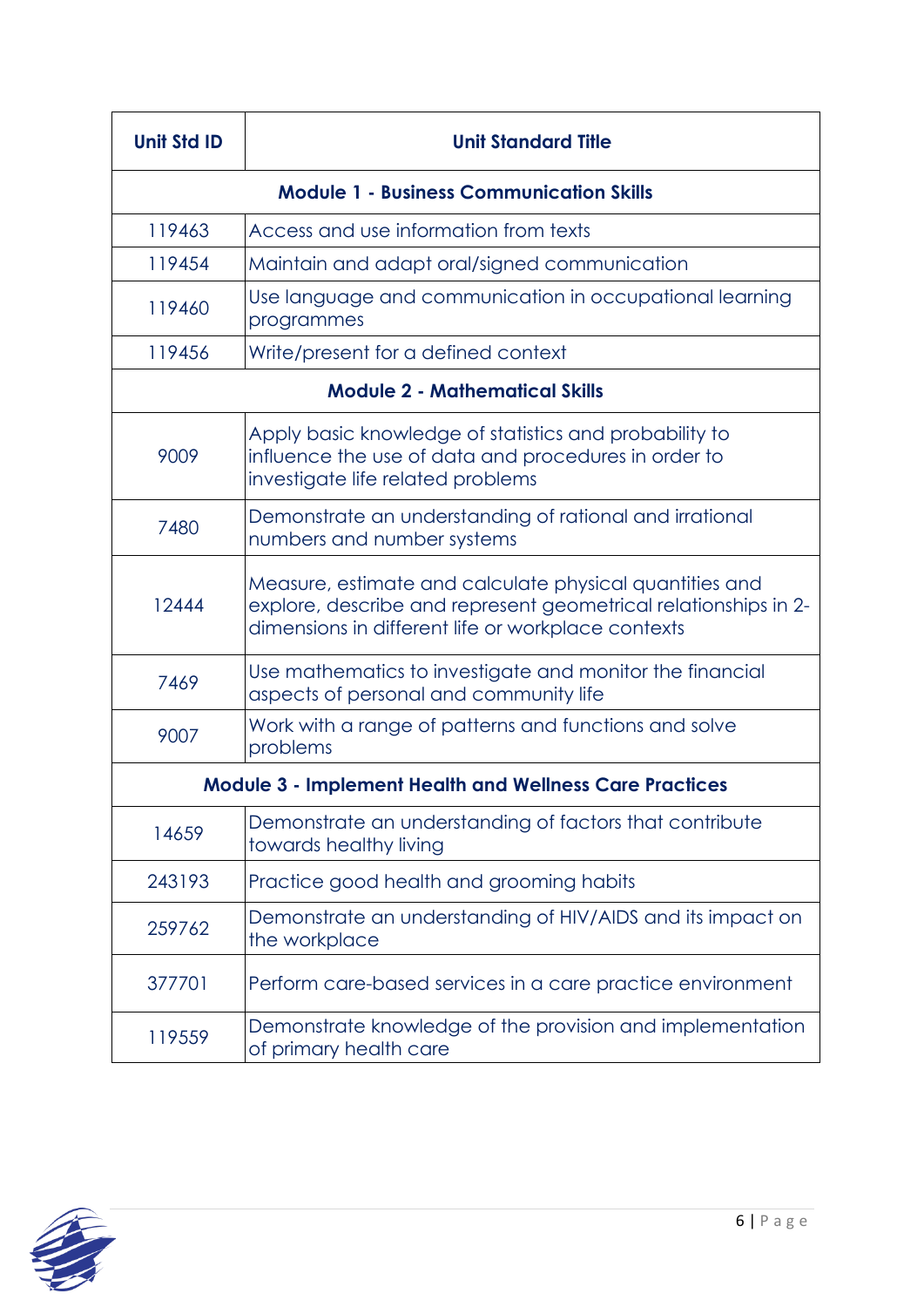| <b>Module 4 - Workplace Skills</b>                                                   |                                                                                                     |  |
|--------------------------------------------------------------------------------------|-----------------------------------------------------------------------------------------------------|--|
| 113966                                                                               | Identify security, safety and environmental risks in the local<br>environment                       |  |
| 14663                                                                                | Maintain a domestic housekeeping service                                                            |  |
| <b>Module 5 - Demonstrate Life Skills Required for Care Based Practices</b>          |                                                                                                     |  |
| 377693                                                                               | Demonstrate knowledge of ethics and values                                                          |  |
| 14776                                                                                | Apply self-management practices                                                                     |  |
| 9533                                                                                 | Use communication skills to handle and resolve conflict in the<br>workplace                         |  |
| 114959                                                                               | Behave in a professional manner in the business environment                                         |  |
| 243189                                                                               | Manage personal finances                                                                            |  |
| 14348                                                                                | Process incoming and outgoing telephone calls                                                       |  |
| 14349                                                                                | Receive and execute instructions                                                                    |  |
| 14444                                                                                | Demonstrate an understanding of a general business plan and<br>adapt it to a selected business idea |  |
| 10006                                                                                | Demonstrate an understanding of entrepreneurship and<br>develop entrepreneurial qualities           |  |
| Module 6 - Perform Hygiene and Cleaning Care Based Activities in own Area<br>of Work |                                                                                                     |  |
| 243199                                                                               | Clean above the floor surfaces                                                                      |  |
| 14658                                                                                | Clean floors in a domestic environment                                                              |  |
| 243206                                                                               | Clean toilets and bathrooms                                                                         |  |
| 110471                                                                               | Apply basic micro-biological principles in cleaning                                                 |  |

| <b>Module 7 - Specializations:</b>                     |                                                                       |  |
|--------------------------------------------------------|-----------------------------------------------------------------------|--|
| <b>Hygiene: Cleaning and Domestic Laundry Services</b> |                                                                       |  |
| 243204                                                 | Understand basic cleaning principles                                  |  |
| 243203                                                 | Use chemicals in the cleaning service environment                     |  |
| 243205                                                 | Clean kitchens                                                        |  |
| 14658                                                  | Clean floors in a domestic environment                                |  |
| 377801                                                 | Maintain a clean linen supply                                         |  |
| 37706                                                  | Provide a house keeping service within the designated area<br>of work |  |
| 377281                                                 | Prepare beds and handle linen and bed coverings                       |  |

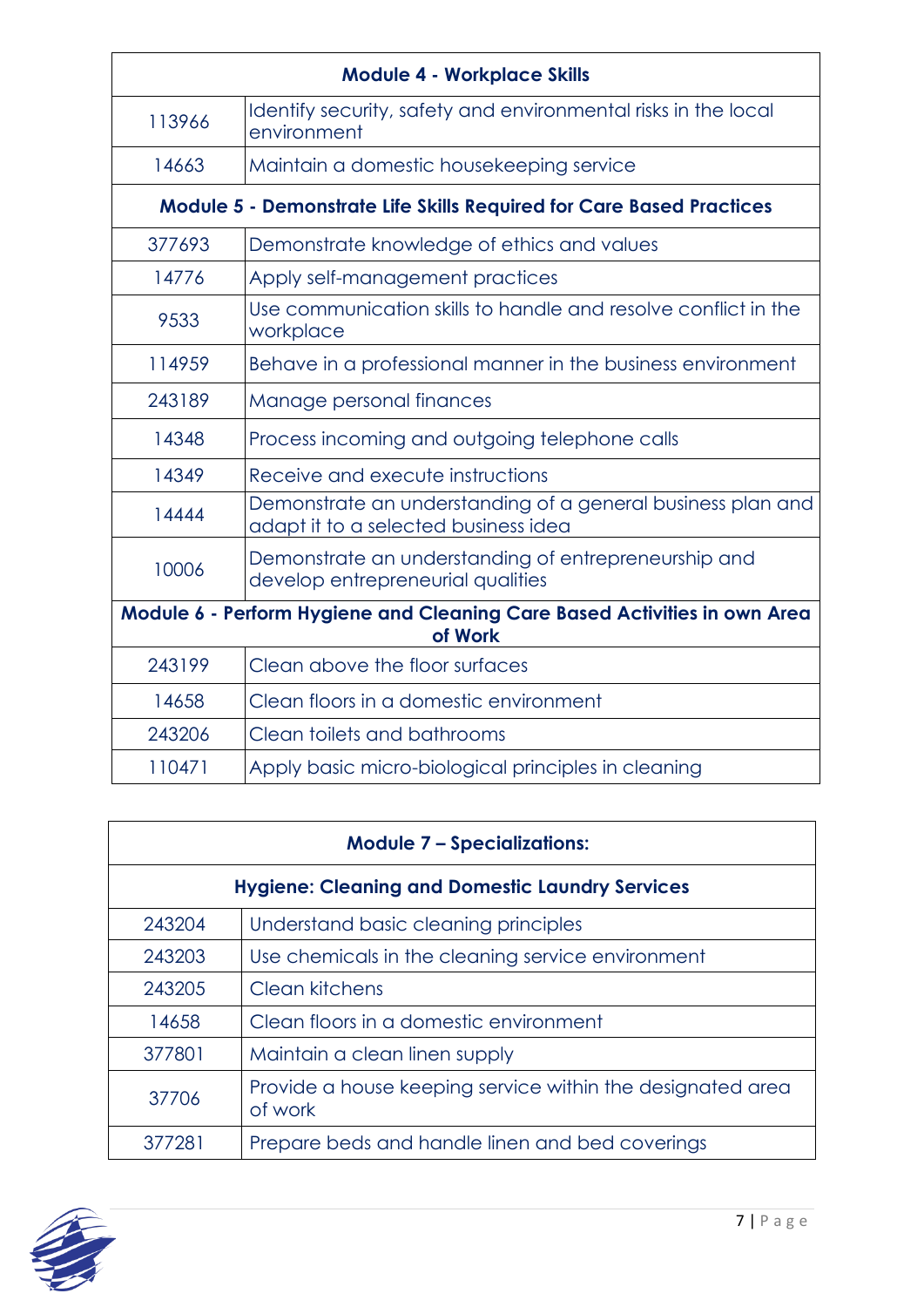# **ALTERNATE**

| <b>Care Practice: Frail and Palliative Care</b> |                                                                                                                            |  |
|-------------------------------------------------|----------------------------------------------------------------------------------------------------------------------------|--|
| 260463                                          | Assist the client and significant others to manage home-<br>based health care                                              |  |
| 114419                                          | Administer medication in a home environment                                                                                |  |
| 117029                                          | Provide care to a frail person                                                                                             |  |
| 117009                                          | Apply palliative care principles when assisting and supporting<br>the client and family to manage life-threatening disease |  |
| 260598                                          | Provide support relating to care-based practices                                                                           |  |
| 119567                                          | Perform basic life support and first aid procedures                                                                        |  |
| 260479                                          | Promote activities of daily living for clients with a disability or a<br>chronic disease                                   |  |

# **ALTERNATE**

| <b>Hospitality Services</b> |                                                                                        |  |
|-----------------------------|----------------------------------------------------------------------------------------|--|
| 377821                      | Prepare beds and handle linen and bed coverings                                        |  |
| 377708                      | Service guest bedroom areas                                                            |  |
| 377705                      | Maintain housekeeping supplies                                                         |  |
| 113821                      | Assist with the selecting, preparing and providing of food                             |  |
| 120416                      | Apply personal safety practices in a food or sensitive<br>consumer product environment |  |
| 120404                      | Maintain personal hygiene, health and presentation in a food<br>handling environment   |  |
| 377801                      | Maintain a clean linen supply                                                          |  |
| 243205                      | Clean kitchens                                                                         |  |
| 377706                      | Provide a house keeping service within the designated area<br>of work                  |  |
| 243204                      | Understand basic cleaning principles                                                   |  |
| 243203                      | Use chemicals in the cleaning service environment                                      |  |